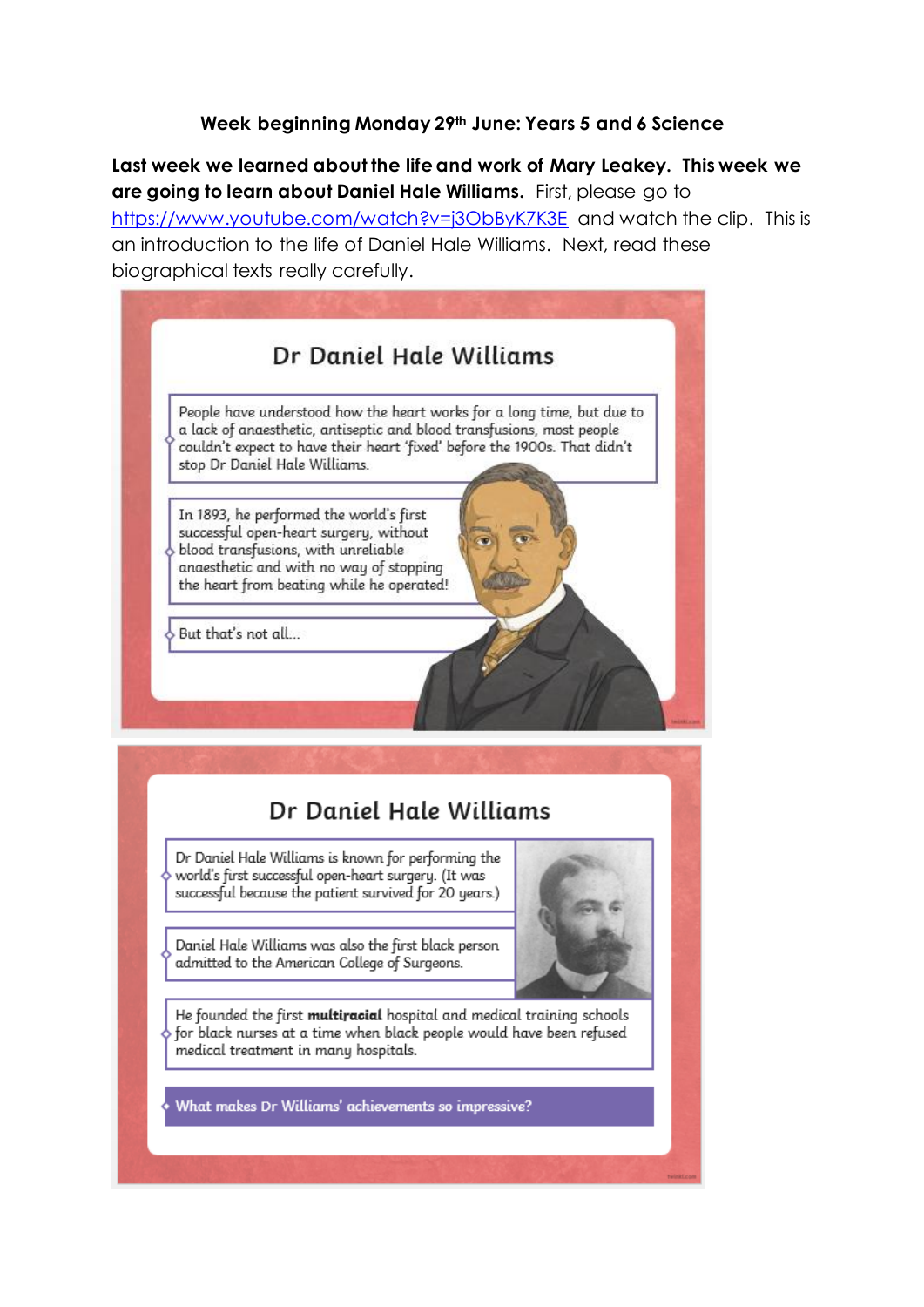## **Text 2**

**Daniel Hale Williams** (January 18, 1856 – August 4, 1931) was an American [general surgeon,](https://en.wikipedia.org/wiki/General_surgery) who in 1893 performed the first successful open-heart surgery in the United States to repair a wound. He founded Chicago's [Provident Hospital,](https://en.wikipedia.org/wiki/Provident_Hospital_(Chicago)) the first non-segregated hospital in the United States and also founded a nursing school for African Americans.

The heart surgery at Provident, which his patient survived for the next twenty years, is referred to as "the first successful heart surgery" by *[Encyclopedia](https://en.wikipedia.org/wiki/Encyclopedia_Britannica)  [Britannica](https://en.wikipedia.org/wiki/Encyclopedia_Britannica)*. In 1913, Williams was elected as the only African-American charter member of the [American College of Surgeons.](https://en.wikipedia.org/wiki/American_College_of_Surgeons)

#### **Career**

When Daniel Hale Williams graduated from what is today [Northwestern](https://en.wikipedia.org/wiki/Northwestern_University_Medical_School)  [University Medical School,](https://en.wikipedia.org/wiki/Northwestern_University_Medical_School) he opened a private practice where his patients were white and black. Black doctors, however, were not allowed to work in American hospitals. As a result, in 1891, Williams founded the [Provident](https://en.wikipedia.org/wiki/Provident_Hospital_(Chicago))  [Hospital](https://en.wikipedia.org/wiki/Provident_Hospital_(Chicago)) and training school for nurses in Chicago. This was established mostly for the benefit of African-American residents, to increase their accessibility to health care, but its staff and patients were integrated from the start.

In 1893, Williams became the first African American on record to have successfully performed open-heart surgery to repair a wound. On July 10, 1893, Williams repaired the torn pericardium of a knife-wound patient, James Cornish. Cornish, who was stabbed directly through the left fifth [costal](https://en.wikipedia.org/wiki/Costal_cartilage)  [cartilage,](https://en.wikipedia.org/wiki/Costal_cartilage) had been admitted the previous night. Williams decided to operate the next morning in response to continued bleeding, cough and "pronounced" symptoms of shock. He performed this surgery, without the benefit of penicillin or blood transfusion, at [Provident Hospital,](https://en.wikipedia.org/wiki/Provident_Hospital_(Chicago)) Chicago. About fifty days after the initial procedure, Cornish left the hospital.<sup>[\[8\]](https://en.wikipedia.org/wiki/Daniel_Hale_Williams#cite_note-blackinventormuseum-8)</sup>

In 1893, Williams was appointed surgeon-in-chief of [Freedman's Hospital](https://en.wikipedia.org/wiki/Freedman%27s_Hospital) in [Washington, D.C.,](https://en.wikipedia.org/wiki/Washington,_D.C.) a post he held until 1898. That year he married Alice Johnson, who was born in the city and graduated from [Howard University,](https://en.wikipedia.org/wiki/Howard_University) and moved back to Chicago. In addition to organizing Provident Hospital, Williams also established a training school for African-American nurses at the facility. In 1897, he was appointed to the [Illinois Department of Public Health,](https://en.wikipedia.org/wiki/Illinois_Department_of_Public_Health) where he worked to raise medical and hospital standards.

Williams was a Professor of Clinical Surgery at [Meharry Medical College](https://en.wikipedia.org/wiki/Meharry_Medical_College) in [Nashville, Tennessee,](https://en.wikipedia.org/wiki/Nashville,_Tennessee) and was an attending surgeon at [Cook County Hospital](https://en.wikipedia.org/wiki/Cook_County_Hospital) in Chicago. He worked to create more hospitals that admitted African Americans. In 1895 he co-founded the [National Medical Association](https://en.wikipedia.org/wiki/National_Medical_Association) for African-American doctors, and in 1913 he became a charter member and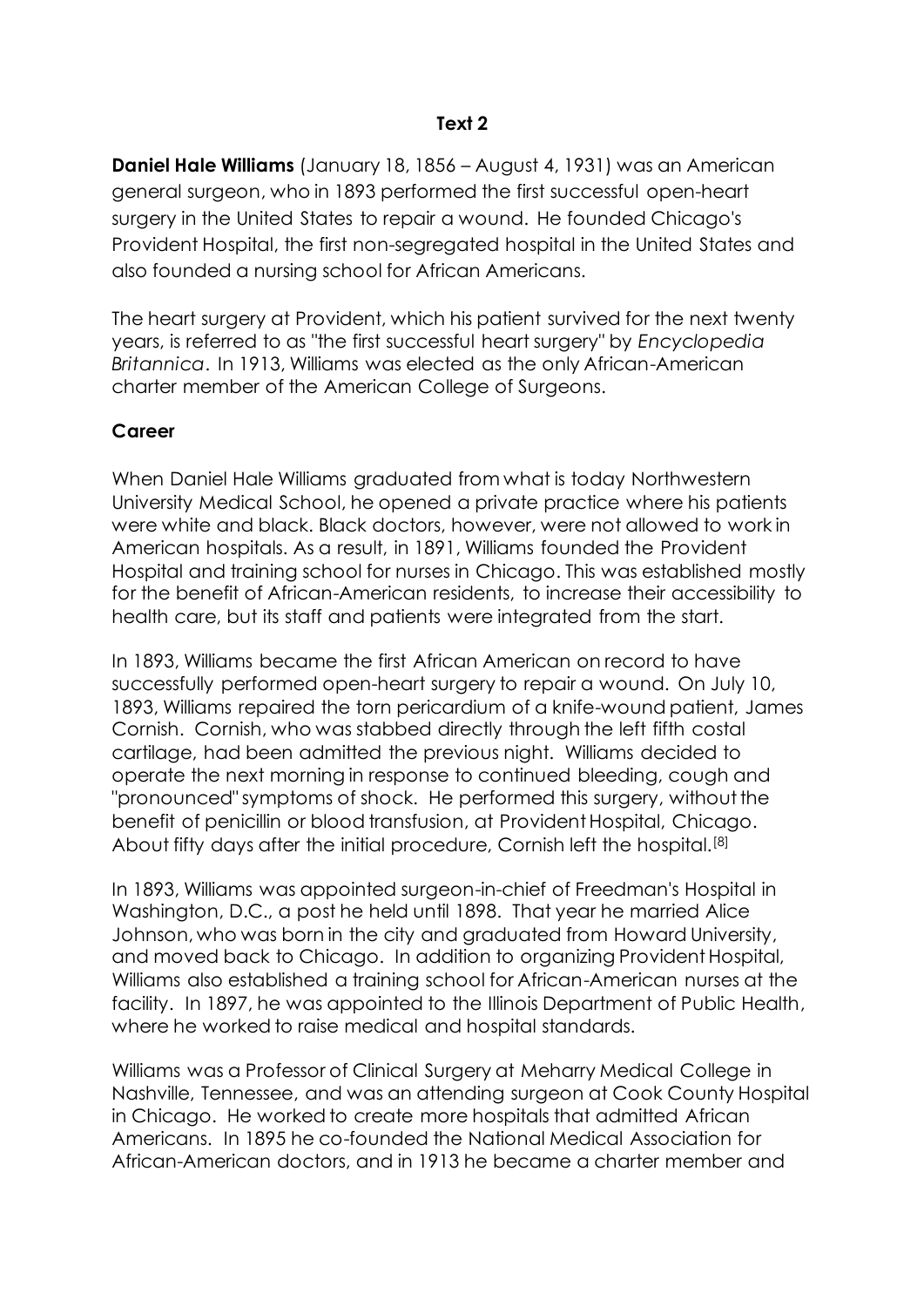the only African-American doctor in the [American College of Surgeons.](https://en.wikipedia.org/wiki/American_College_of_Surgeons) However, he died in relative obscurity. His retirement home was in [Idlewild,](https://en.wikipedia.org/wiki/Idlewild,_Michigan)  [Michigan,](https://en.wikipedia.org/wiki/Idlewild,_Michigan) a black community.[\[14\]:](https://en.wikipedia.org/wiki/Daniel_Hale_Williams#cite_note-Dan-14)269

## **Personal life**

Daniel Hale Williams was born in 1856 and raised in the city of [Hollidaysburg,](https://en.wikipedia.org/wiki/Hollidaysburg,_Pennsylvania)  [Pennsylvania.](https://en.wikipedia.org/wiki/Hollidaysburg,_Pennsylvania) His father, Daniel Hale Williams Jr., was the son of a [Scots-Irish](https://en.wikipedia.org/wiki/Scotch-Irish_Americans) woman and a black barber. His mother was African American and likely also mixed race.

The fifth child born, Williams lived with his parents, a brother and five sisters. His family eventually moved to [Annapolis, Maryland.](https://en.wikipedia.org/wiki/Annapolis,_Maryland) Shortly afterwards, when Williams was nine, his father died of tuberculosis. Williams' mother realised she could not manage the entire family and sent some of the children to live with relatives. Williams was apprenticed to a shoemaker in [Baltimore, Maryland](https://en.wikipedia.org/wiki/Baltimore,_Maryland) but ran away to join his mother, who had moved to [Rockford, Illinois.](https://en.wikipedia.org/wiki/Rockford,_Illinois) He later moved to [Edgerton, Wisconsin,](https://en.wikipedia.org/wiki/Edgerton,_Wisconsin) where he joined his sister and opened his own barber shop. After moving to nearby [Janesville,](https://en.wikipedia.org/wiki/Janesville,_Wisconsin)  [Wisconsin,](https://en.wikipedia.org/wiki/Janesville,_Wisconsin) Williams became fascinated by the work of a local physician and decided to follow his path.

He began working as an apprentice to Dr. Henry W. Palmer, studying with him for two years. In 1880, Williams entered [Chicago Medical College,](https://en.wikipedia.org/wiki/Chicago_Medical_College) now known as Northwestern University Medical School. After graduation from Northwestern in 1883, he opened his own medical office in [Chicago, Illinois.](https://en.wikipedia.org/wiki/Chicago,_Illinois)

Williams was married in 1898 to Alice Johnson, natural daughter of American sculptor [Moses Jacob Ezekiel](https://en.wikipedia.org/wiki/Moses_Jacob_Ezekiel) and a mixed-race maid. Williams died of a stroke in [Idlewild, Michigan](https://en.wikipedia.org/wiki/Idlewild,_Michigan) on August 4, 1931. His wife, Alice Johnson, had died in 1924.

## **Honours**

Williams received honorary degrees from [Howard](https://en.wikipedia.org/wiki/Howard_University) and [Wilberforce](https://en.wikipedia.org/wiki/Wilberforce_University) Universities, was named a charter member of the American College of Surgeons, and was a member of the Chicago Surgical Society.

A [Pennsylvania State Historical Marker](https://en.wikipedia.org/wiki/List_of_Pennsylvania_state_historical_markers) was placed at [U.S. Route 22](https://en.wikipedia.org/wiki/U.S._Route_22) to commemorate his accomplishments and mark his boyhood home.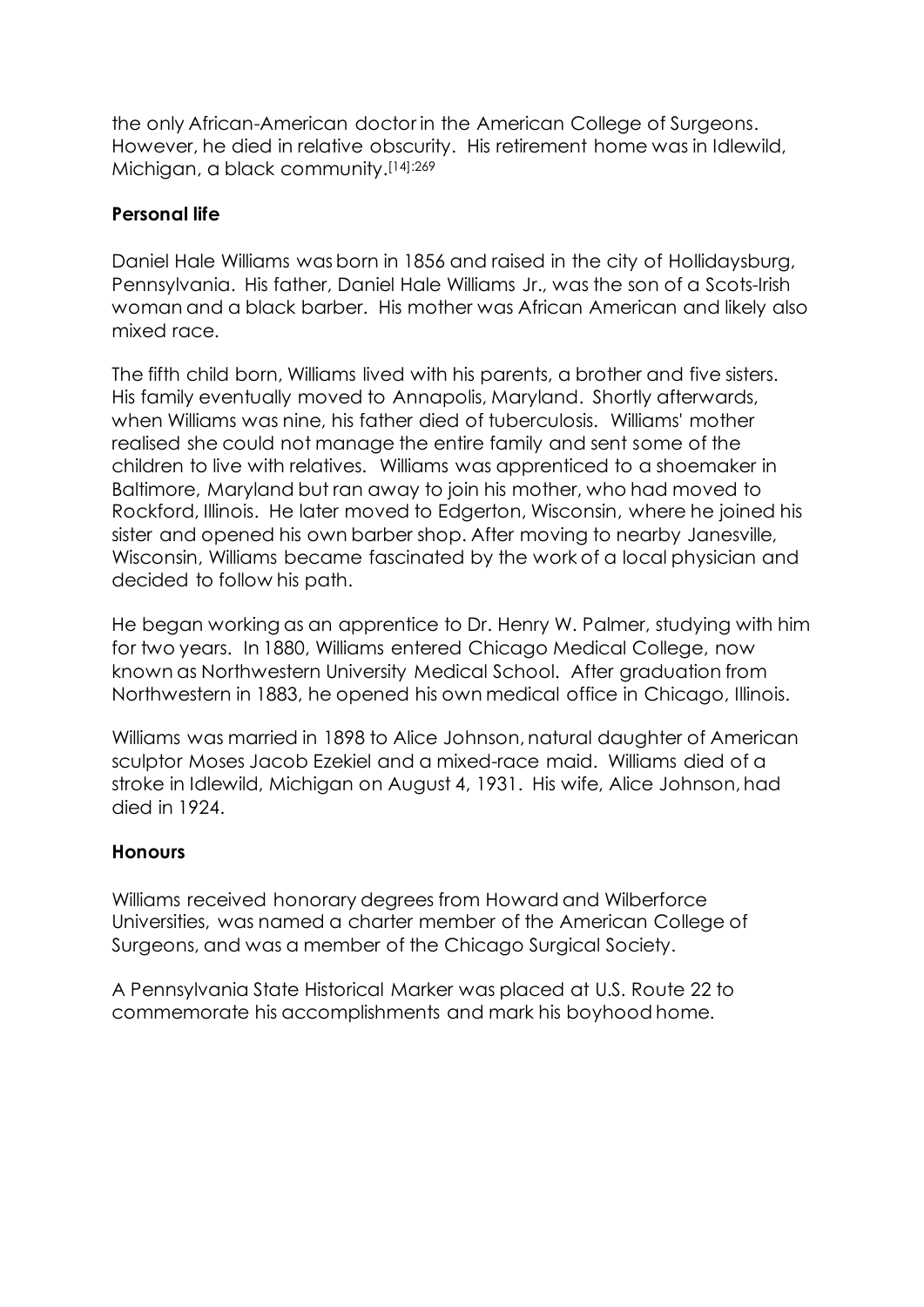## **Activities**

# Now try out your Science skills with these activities. Have a go at **activity 1.** Please record the answers in your books.

I can explain Dr Daniel Hale Williams' accomplishments.

Research, and apply what you have found out already, to find out the answers to questions about the life and accomplishments of Daniel Hale Williams.

- 1. What two other occupations did Daniel consider before he decided to study medicine? (He could have worked in his family business and he began training for a different job.)
- 2. Who is the doctor that Daniel Hale Williams became an apprentice for?
- 3. Which American college did he study at?
- 4. In what year did he perform the first open-heart surgery?
- 5. Which organisation did he co-found, which is still running today?
- 6. What is the name of the hospital he created as a training school for nurses? It was the first hospital with both black and white staff in America.
- 7. Who was the patient he performed the first open-heart surgery on?
- 8. Dr Williams often had to treat patients at home in his early years of being a doctor why do you think this was?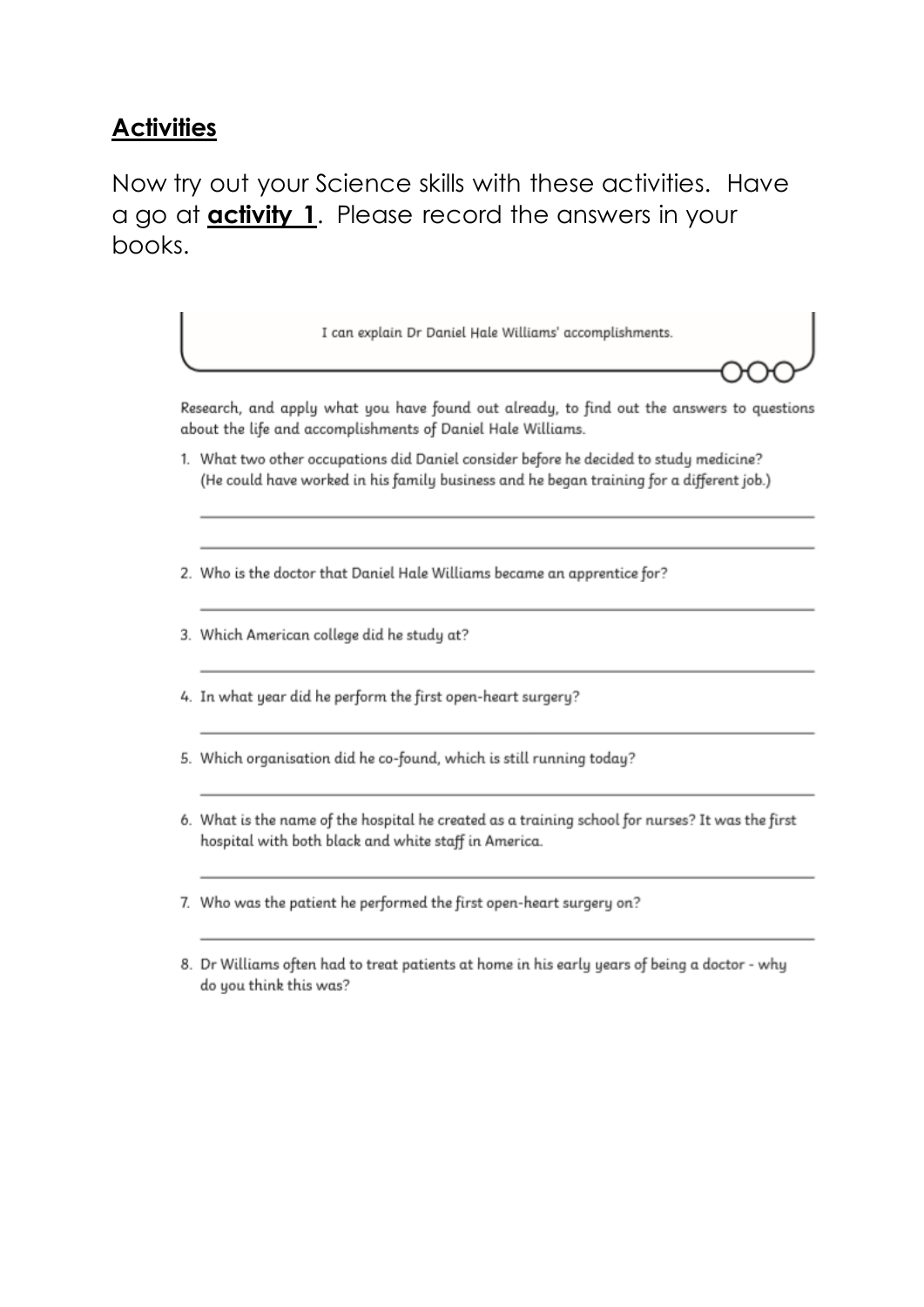Now try **activity 2**. Can you draw and label this diagram of the heart in your book? When you have finished, you can check your answers on the following page.